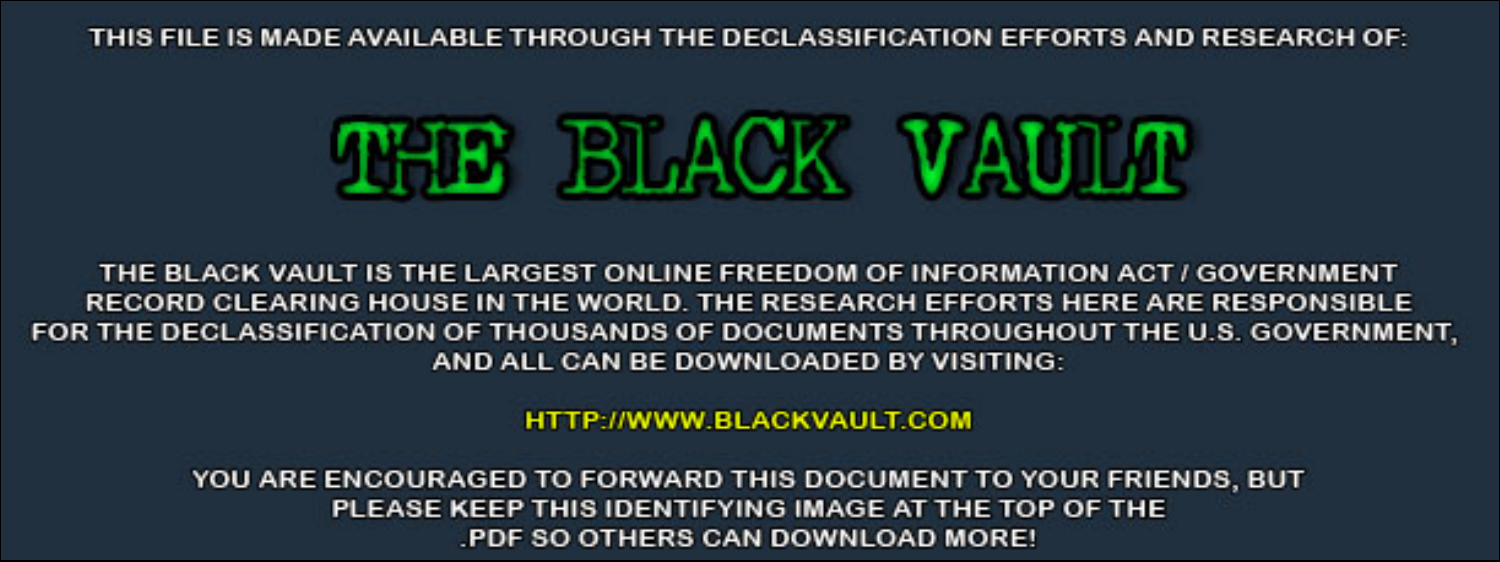## SECRET#COMINT#REL TO USA, AUS, CAN, GBR and NZL#X1

## **(U)** Vietnam: A SIGINT Paradox (Part II)  $\mathbb{R}^{6}$  1.4. (c)

(S/SI-REL) As we saw in Part I, NSA spent the 1950s studying North Vietnamese cryptology. The Agency had experienced personnel who had worked on the problem for  $\frac{1}{2}$  many years  $\frac{1}{2}$  is the dependence of  $\frac{1}{2}$  and  $\frac{1}{2}$  and  $\frac{1}{2}$  and  $\frac{1}{2}$  and  $\frac{1}{2}$  and  $\frac{1}{2}$  and  $\frac{1}{2}$  and  $\frac{1}{2}$  and  $\frac{1}{2}$  and  $\frac{1}{2}$  and  $\frac{1}{2}$  and  $\frac{1}{2}$  and

many years<sup>[</sup>

(S//SI-REL) David W. Gaddy, who worked the North Vietnamese problem without interruption from 1953 through 1967, shares the following explanations for the

Iduring the Vietnam War.

## **Vietnam Was Not a Priority**

(S//SI-REL) Gaddy recognized that the North Vietnamese were excellent cryptographers.

(D) The amount ofresources devoted to a problem is determined by priorities. Breaking the North Vietnamese cipher was never the top priority for the Agency in the 1960s and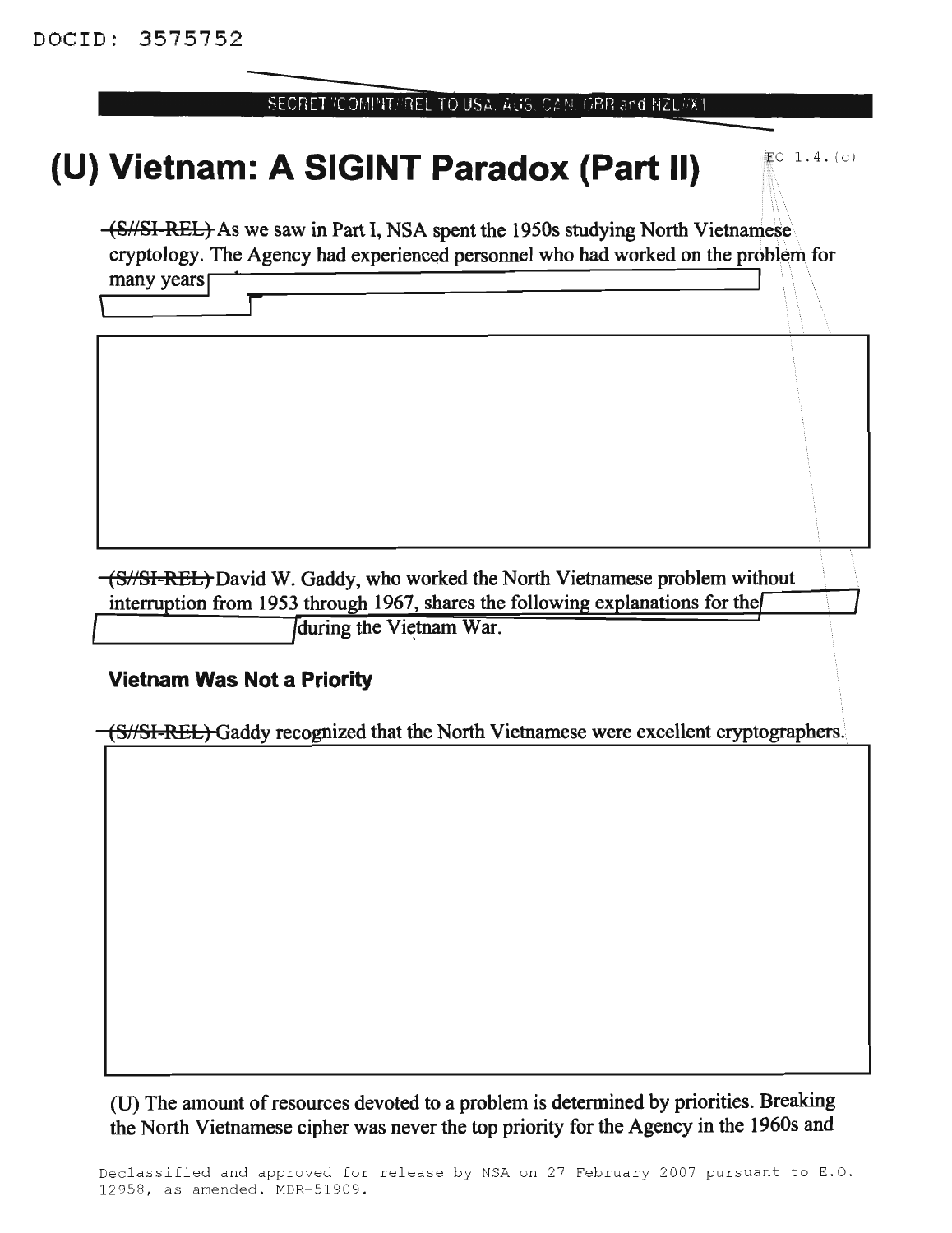1970s. Even though we were fighting a war with Vietnam, the top priority remained the USSR, followed by China. Due to confusion and politics, sufficient resources were never devoted to breaking the North Vietnamese cipher.

(U) Several NSA analysts from the Vietnam era report that there was confusion over how many enemies were involved in the Vietnam War. Dean Rusk, secretary of state during the Kennedy and Johnson administrations, viewed the war as one between two distinct enemies. On one hand, according to the Rusk camp, there was an internal fight between Viet Cong guerrillas or insurgents who lived in South Vietnam and the government of South Vietnam. On the other hand, there was another fight between North and South Vietnam. Gaddy explained: "COMINT clearly demonstrated that the North Vietnamese and the Viet Cong were not separate entities. The North Vietnamese called the shots and provided assistance to the Viet Cong. The U.S. made a distinction between the communists in the North and the Viet Cong in the south that nobody else adhered to."

(U) Because of this confusion on the part of policymakers, NSA wasted time looking for evidence of coordination. As head of B261, the North Vietnamese shop, Gaddy found that "when the fighting heated up, valuable resources were diverted from the North Vietnam shop to studying the Viet Cong. Although the two shops cooperated, there was rivalry and duplication of effort. I had a standard joke during this period: Did you hear about the two North Vietnamese who marched down to the 17th parallel? One stepped over and got **renotated."** EQ 1.4. (c)

 $\Diamond$  Decision-makers at the Agency had their own agendas. They took advantage of the interests of the president and other policymakers to acquire more assets. While these assets were useful for fighting the war, the underlying question was how this would help us with the Soviet or Chinese problem. Gaddy pointed out that "the communications facilities established **I** Iwere useful in fighting the Vietnam war, but they would also be useful for studying the Chinese problem when the war ended. I believe that Agency seniors and U. S. policymakers never dreamed that the Vietnam war would last as long as it did. This misunderstanding helped to explain why fighting the Vietnam war was never the Agency's stop priority."

 $-[$ (U//FOUO) Sharon A. Maneki, Center for Cryptologic History, 972-2893s, samanek]

Almanac 50<sup>th</sup> Anniversary Series

Content Owner: Feedback Web POC: Feedback

Last Modified: by nsr Last Reviewed: February 28, 2003 Next Review: 365 days